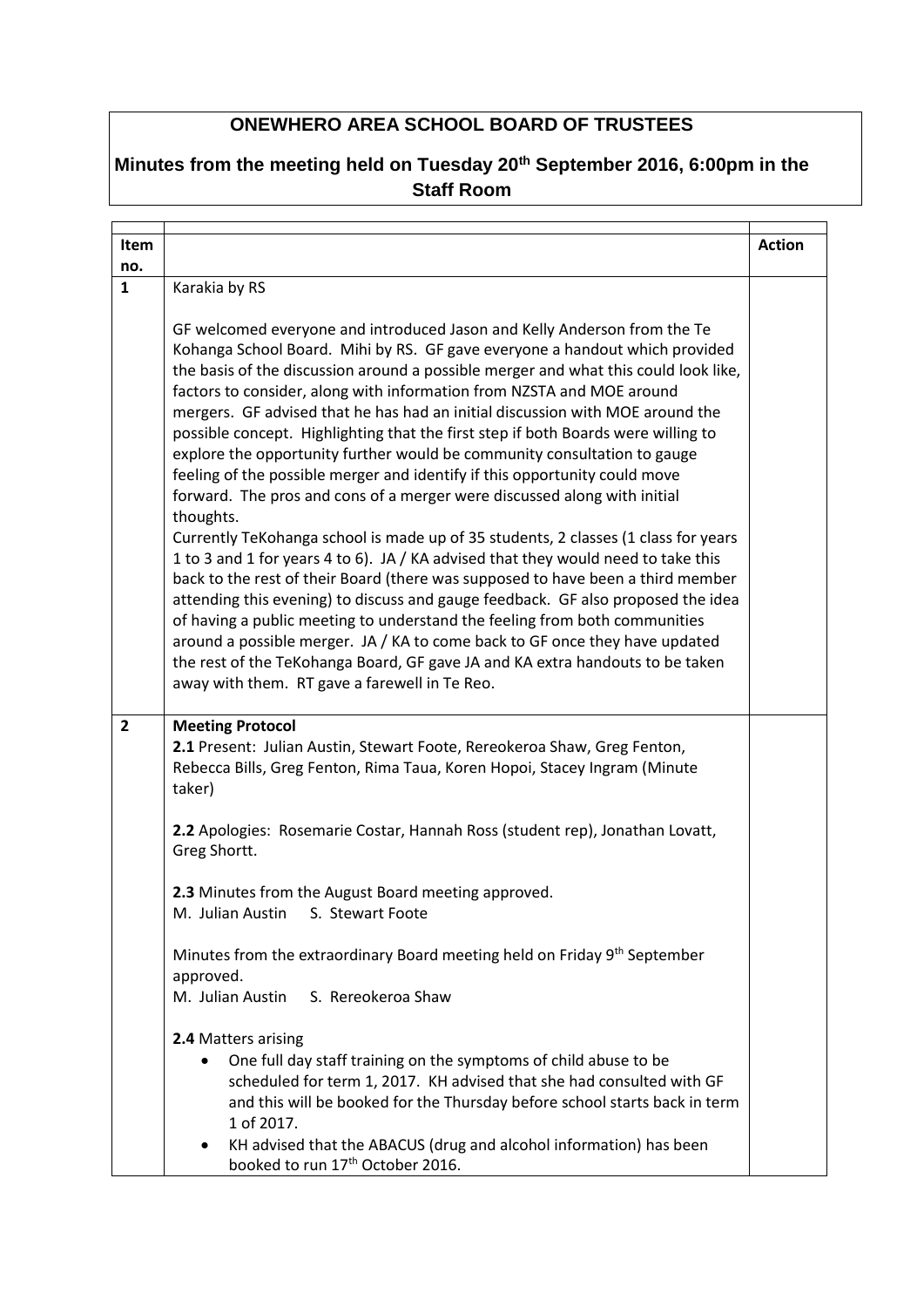| $\bullet$ | RS advised that she has completed a draft of the Maori BOT role                                                                                |  |
|-----------|------------------------------------------------------------------------------------------------------------------------------------------------|--|
|           | description and the next step is now for RT, RS, GF and RC to review                                                                           |  |
|           | together. Action required: RT, RS, GF and RC to meet to review together                                                                        |  |
|           | and then table at next Board meeting.                                                                                                          |  |
| ٠         | School House property maintenance, outstanding action from August                                                                              |  |
|           | meeting - Action required: The Property Committee to prioritise the                                                                            |  |
|           | order of maintenance, plus establish a cost for each point on the list. This                                                                   |  |
|           | is to be compiled and presented at the August meeting. Deferred to                                                                             |  |
|           | October meeting.                                                                                                                               |  |
|           | HA had contacted Counties Power and tree has been removed.                                                                                     |  |
| ٠         | The Lock Down Policy and Procedures document was presented. A minor                                                                            |  |
|           | amendment to be made to point 2 on the policy to read: 'Aggressive                                                                             |  |
|           | armed individual or individuals threatening violence on campus' instead                                                                        |  |
|           | of 'Aggressive armed individual or individuals threatening violence                                                                            |  |
|           | against any member of campus'. The Board agree to ratify this policy on                                                                        |  |
|           | the grounds that the above amendments are made.                                                                                                |  |
|           | S. Stewart Foote.<br>M. Greg Fenton                                                                                                            |  |
|           | Action required: RB to submit updated document to School docs.                                                                                 |  |
|           | Note: When looking through the procedures it was raised that some                                                                              |  |
|           | classrooms did not currently lock from the inside of the classroom, this                                                                       |  |
|           | needs to be rectified to ensure the procedure is able to be carried out.                                                                       |  |
|           | Action point: HA to check classroom doors to ensure they are lockable                                                                          |  |
|           | from the inside, any they currently don't lock from the inside need to be                                                                      |  |
|           | addressed in order for staff to be able to comply with procedure.                                                                              |  |
| $\bullet$ | GF advised he has submitted an application for a grant from the                                                                                |  |
|           | Community Board for the Hall upgrade (due to be carried out in term 3                                                                          |  |
|           | before the 125 <sup>th</sup> Jubilee) however he has not heard back. OAS will need                                                             |  |
|           | to pay for upgrade.                                                                                                                            |  |
| $\bullet$ | GF advised it's not possible to have a lockable skip and a caged area is not                                                                   |  |
|           | a viable solution to the general public dumping household rubbish in the                                                                       |  |
|           | School's skip. It has been decided that a driveway will be established in                                                                      |  |
|           | term 3 holidays to enable the skip to be placed at the back of the school.                                                                     |  |
|           | There is a lockable gate at the driveway entrance so this will secure and                                                                      |  |
|           | stop general public from dumping. Cost for driveway is \$1800.                                                                                 |  |
| ٠         | Re the visit from the Specialist Schools Safety Officer to assess Hall Road.                                                                   |  |
|           | We have been advised by the mayor that there is no money to implement                                                                          |  |
|           | a change.                                                                                                                                      |  |
| $\bullet$ | Liaison between OECC and OAS with regard to sharing H&S reports,<br>policies and emergency planning and procedures needs to take place         |  |
|           |                                                                                                                                                |  |
|           | once this policy is finalised. Action point: Once the Emergency Planning<br>and procedures document is completed and ratified, GF to then make |  |
|           | contact with OECC around this. Deferred to October meeting. Lockdown                                                                           |  |
|           | policy ratified.                                                                                                                               |  |
| $\bullet$ | Sponsorship around team uniform / clothing. KH advised awaiting                                                                                |  |
|           | sample to come through. Action: KH to present sample once received                                                                             |  |
|           | from School Tex.                                                                                                                               |  |
| ٠         | Emergency planning policy to be ratified at August meeting once                                                                                |  |
|           | Lockdown policy is ratified. Action: Defer to October meeting.                                                                                 |  |
|           | GF gave an update on the mud pit accumulating down the back of the                                                                             |  |
|           | school across to the automotive shed. Action point: HA obtained quotes                                                                         |  |
|           | to concrete, HA will do himself in the term 3 holidays.                                                                                        |  |
|           |                                                                                                                                                |  |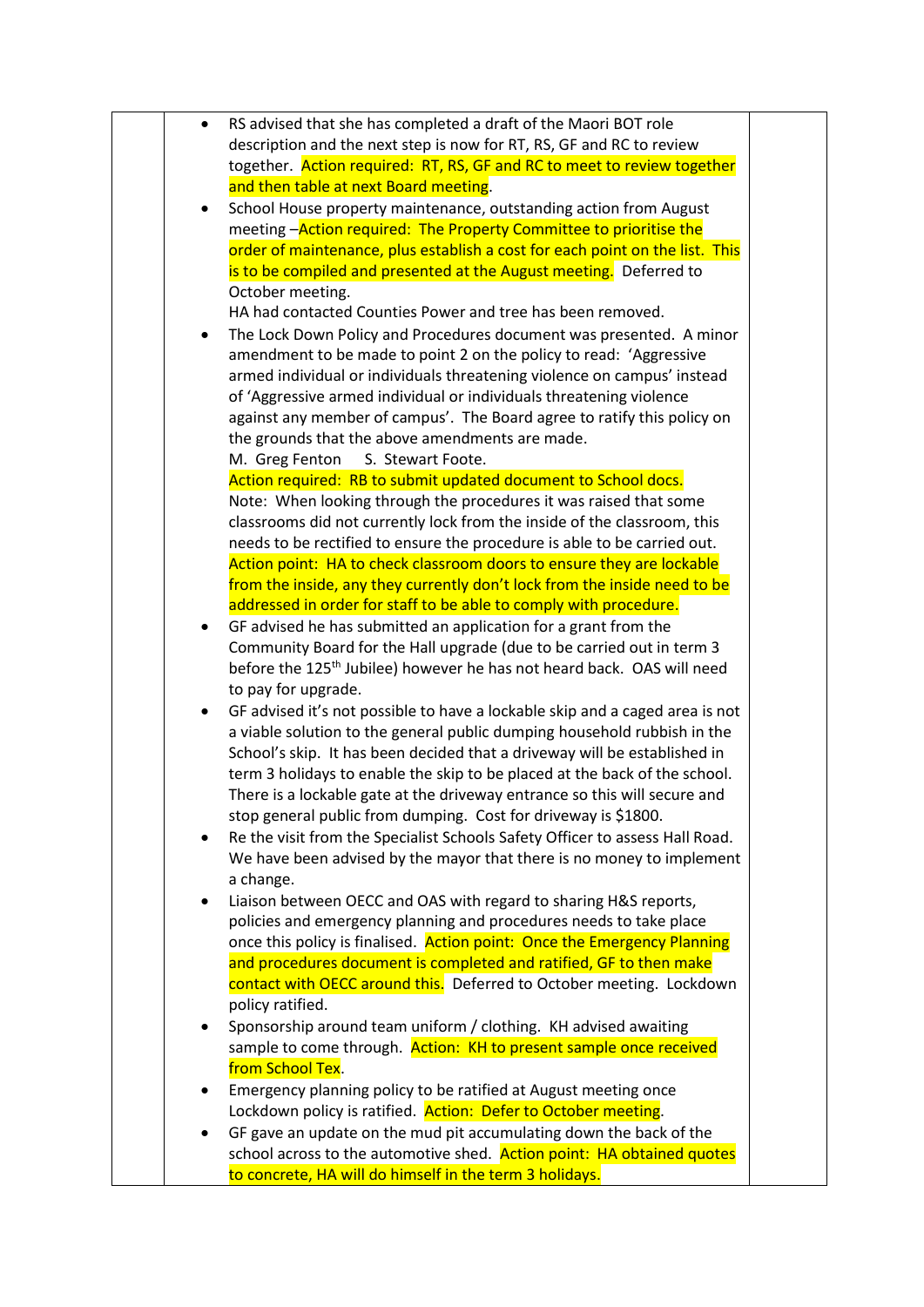| $\bullet$ | GF advised that he had been awarded the sabbatical in term 3 of 2017                                                                              |
|-----------|---------------------------------------------------------------------------------------------------------------------------------------------------|
|           | that he had applied for. A discussion took place around the cover of GF                                                                           |
|           | whilst he is on his sabbatical. Board agreed: KH to cover GF for his                                                                              |
|           | sabbatical leave.                                                                                                                                 |
|           | M. Rereokeroa Shaw<br>S. Julian Austin                                                                                                            |
|           | Action point: GF to then look at the next tier down to cover KH and put<br>plan in place.                                                         |
| $\bullet$ | GF presented the proposal for the tracking of students on buses. Talked                                                                           |
|           | through the pros and cons of using a smart phone versus a barcode                                                                                 |
|           | scanner. GF talked through how this would be linked with Kamar. Action                                                                            |
|           | required: GF to keep Board updated with progress and potential of this                                                                            |
|           | program / software. No update at present, carry over to October                                                                                   |
|           | meeting.                                                                                                                                          |
| $\bullet$ | JL advised that the Asset Register needs to be done. Items need to be<br>located or written off - some very old items currently sitting on there. |
|           | Action required: Audit needs to be completed by 1 November 2016.                                                                                  |
|           | Carried over to October meeting.                                                                                                                  |
| $\bullet$ | GF confirmed HA has ordered the air horns - they are required for                                                                                 |
|           | lockdown as well in the event of no power.                                                                                                        |
| $\bullet$ | SI confirmed care cards are displayed at reception counter at the main<br>office.                                                                 |
| $\bullet$ | GF did walk around with HA with regard to the cutting or trimming of<br>trees, this work has been carried out.                                    |
| $\bullet$ | SI confirmed a thank you letter was sent to Diane Passau regarding her<br>letter around the hall facilities.                                      |
| $\bullet$ | GF advised that he has sat with HA with regard to the Health & Safety                                                                             |
|           | Workplace audit report, HA and JM are working through the list.                                                                                   |
| $\bullet$ | The resolutions need to be minuted in the Health & Safety committee                                                                               |
|           | meeting minutes to record what has been done to eliminate the risk /                                                                              |
|           | issue. Need to mitigate risk as reasonably practical. Action required:                                                                            |
|           | Health & Safety committee to document in minutes. Carried over as no                                                                              |
|           | change to current template.                                                                                                                       |
|           | Structure of BOT. A discussion took place around the Maori Rep roles                                                                              |
|           | being co-opted and the potential to restructure the Board so the Maori                                                                            |
|           | Rep roles are permanent elected roles on the OAS Board. SI updated                                                                                |
|           | with response from NZSTA.                                                                                                                         |
|           | (a) The school's Whanau and Maori community should be encouraged to                                                                               |
|           | put forward candidate for nomination to the board.                                                                                                |
|           | (b) Unlike the national government of NZ, there are no specific seats on                                                                          |
|           | school boards allocated for Maori representation.                                                                                                 |
|           | Police vetting for Board of Trustee members. SI had circulated the                                                                                |
|           | response from NZSTA with regard to this query. There is no legal                                                                                  |
|           | requirement therefore not compulsory for Board members to be police                                                                               |
|           | vetted. A discussion then took place around what you are declaring /                                                                              |
|           | signing (on nomination form) when you are nominated, a co-opted                                                                                   |
|           | member does not fill in a nomination form or go through the election                                                                              |
|           | process. It was decided that moving forward any co-opted members                                                                                  |
|           |                                                                                                                                                   |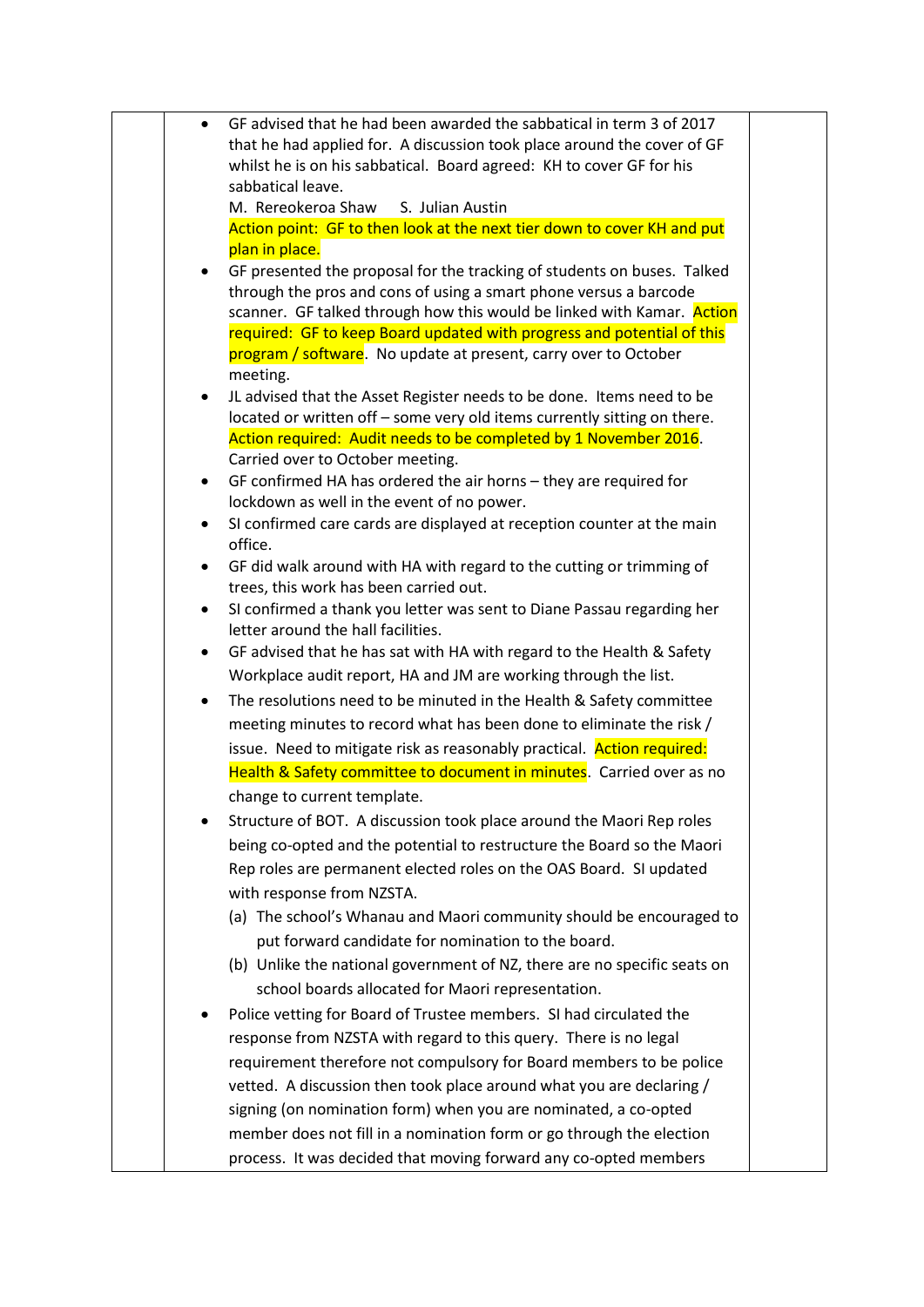|   | would be asked to complete a police vetting form as part of the co-opting                                                               |  |
|---|-----------------------------------------------------------------------------------------------------------------------------------------|--|
|   | process.                                                                                                                                |  |
|   | M. Julian Austin S. Rereokeroa Shaw.                                                                                                    |  |
|   |                                                                                                                                         |  |
|   | 2.5 Declaration of interests - nil.                                                                                                     |  |
| 3 | <b>Strategic decisions</b>                                                                                                              |  |
|   | 3.1 Crisis Management policy reviewed.                                                                                                  |  |
|   | Only two minor changes identified for the Crisis Management Plan as follows:                                                            |  |
|   | 1. Under heading Immediate Actions, point 6 needs to detail 'Inform MOE'.                                                               |  |
|   | Under heading Crisis Management Team: Priorities and Actions, under<br>2.                                                               |  |
|   | point '5' the addition of Board Chair to be added so it reads 'Board Chair                                                              |  |
|   | prepare a written'                                                                                                                      |  |
|   | The Board agree to ratify this policy on the grounds that the above amendments                                                          |  |
|   | are made.                                                                                                                               |  |
|   | M. Julian Austin<br>S. Rima Taua                                                                                                        |  |
|   | Action required: RB to submit changes to school docs.                                                                                   |  |
| 4 | <b>Strategic discussions</b>                                                                                                            |  |
|   | Principal's report tabled as read, although GF did want to highlight the following:                                                     |  |
|   | The staffing requirement for 2017 with a couple of appointments that need to be                                                         |  |
|   | made.                                                                                                                                   |  |
|   | GF advised Devoy Consulting had identified that our current property space is in                                                        |  |
|   | deficit in accordance with our current roll. MOE have acknowledged that we                                                              |  |
|   | need more space as a result of the Devoy Consulting report.                                                                             |  |
|   | GF talked in brief through the PB4L document.                                                                                           |  |
|   | M. Greg Fenton S. Rereokeroa Shaw                                                                                                       |  |
| 5 | <b>Monitoring</b>                                                                                                                       |  |
|   | 5.1 JA talked through the Finance report and where we are at budget versus                                                              |  |
|   | percentage of year gone, with discussion around contributors to the uniform and                                                         |  |
|   | canteen percentages.                                                                                                                    |  |
|   | GF gave an update on the overall positive financial position that the school is in.                                                     |  |
|   | He also advised that we are looking to purchase some transport for Hemi to use                                                          |  |
|   | onsite at school - at present Hemi currently uses the school van and when this is<br>often not available he has to use his own vehicle. |  |
|   |                                                                                                                                         |  |
|   | 5.2 Staff report tabled as read. RB spoke of the school production.                                                                     |  |
|   | M. Rebecca Bills<br>S. Julian Austin                                                                                                    |  |
|   |                                                                                                                                         |  |
|   | 5.3 Student Rep Report tabled as read.                                                                                                  |  |
|   | M. Rebecca Bills<br>S. Julian Austin                                                                                                    |  |
|   | 5.4 Maori Report - oral report from RS.                                                                                                 |  |
|   | RS advised that she would like to give RT a job. Together they would start                                                              |  |
|   | engaging Maori whanau in working with the kura and tamariki education. RS                                                               |  |
|   | requesting names of Maori whanau on roll to invite to hui.                                                                              |  |
|   | GF said he had a list, saying RC herself had said we need to be talking to Maori.                                                       |  |
|   | GF also advised a draft letter had been prepared (giving a copy to RS), no meeting                                                      |  |
|   | detail (date, time, place) as yet, just content of the goals from Ka Hikitia to                                                         |  |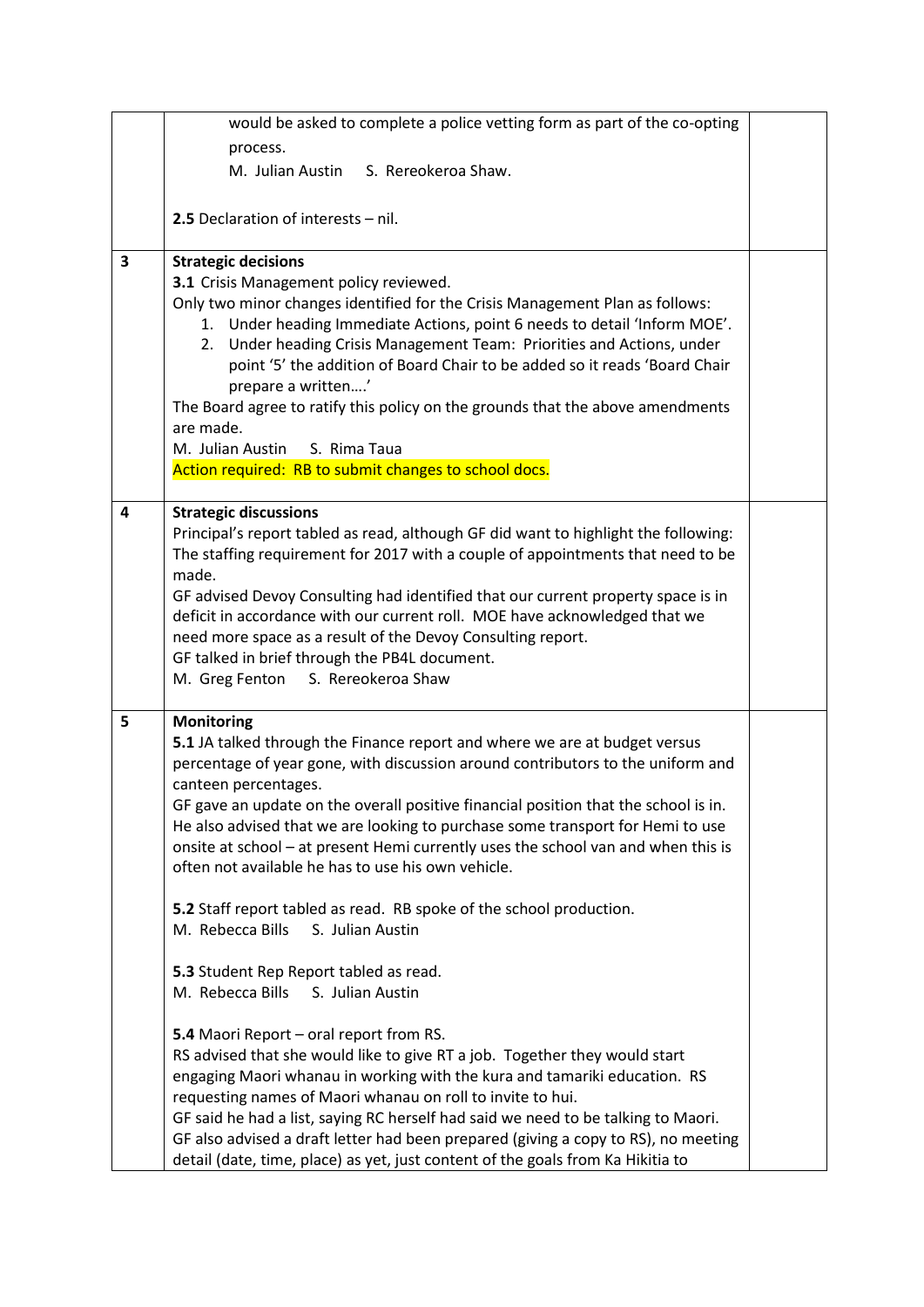|    | discuss. GF said he had identified some immediate whanau to invite. He said DM        |  |
|----|---------------------------------------------------------------------------------------|--|
|    | and KH said everyone on the roll should be invited.                                   |  |
|    | RS continued saying she wanted to get a good contingent of whanau involved as         |  |
|    | participation in the survey (completed earlier in year) was low with only one         |  |
|    | Maori family completing.                                                              |  |
|    | Timing of hui discussed as being early term 4.                                        |  |
|    | GF added it was important that we understand what they want from us.                  |  |
|    |                                                                                       |  |
|    | 5.5 Health & Safety Report                                                            |  |
|    | There was a discussion around the committee report and actions. JA                    |  |
|    | reiterating that the Board need to see the actions. Action required:                  |  |
|    | Check to see if GS has a template that the H&S committee could adopt.                 |  |
|    | There was a discussion around having a H&S budget for next year to cover any          |  |
|    | required actions that come out from H&S reporting.                                    |  |
|    | M. Rebecca Bills<br>S. Julian Austin                                                  |  |
| 6  | <b>Inward Correspondence</b>                                                          |  |
|    | 6.1 Letter from Caroline Hurst re hall facilities.                                    |  |
|    | 6.2 NZ Education Gazette - 22 August 2016.                                            |  |
|    | 6.3 NZ Education Gazette - 5 September 2016.                                          |  |
|    | 6.4 NZSTA - STA News July 2016, NZ STA Area School. Teachers Collective               |  |
|    | Agreement, Safety Sign flyer, Resene. Save time and money with our free school        |  |
|    | services brochure.                                                                    |  |
|    | 6.5 ERO - Partners in Learning letter and brochures.                                  |  |
|    | 6.6 The Mind Lab by Unitec.                                                           |  |
|    | 6.7 NZ Education Gazette - 19 September 2016.                                         |  |
| 6A | <b>Outwards Correspondence</b>                                                        |  |
|    | 6A.1 Response letter to Diane Passau re hall facilities.                              |  |
|    | 6A.2 Response letter to Caroline Hurst re hall facilities.                            |  |
|    | 6A.3 Thank you letter to Campbell Tyson for the use of their meeting room             |  |
|    | facilities.                                                                           |  |
| 7  | <b>General Business</b>                                                               |  |
|    | 7.1 A discussion took place on how we update the community on the new vision.         |  |
|    | The following suggestions were agreed:                                                |  |
|    | 1. Have detailed on a board at the Production nights (Wed 21 <sup>st</sup> through to |  |
|    | Fri 23 <sup>rd</sup> ). A lot of families and community members attending the         |  |
|    | Production. Action point: KH to arrange after staff have been briefed.                |  |
|    | To be detailed in the school newsletters (week 1 and 2) of term 4. Action<br>2.       |  |
|    | point: SI to give RP information for newsletter.                                      |  |
|    | Detail on OAS website - Action required: RB to update.<br>3.                          |  |
|    | GF advised that he has a student working on updating the document detailing our       |  |
|    |                                                                                       |  |
|    | new vision, 3 goals and values. KH advised if this was ready she could cover this     |  |
|    | off with the staff prior to the Production starting so they had awareness of this     |  |
|    | first.                                                                                |  |
|    |                                                                                       |  |